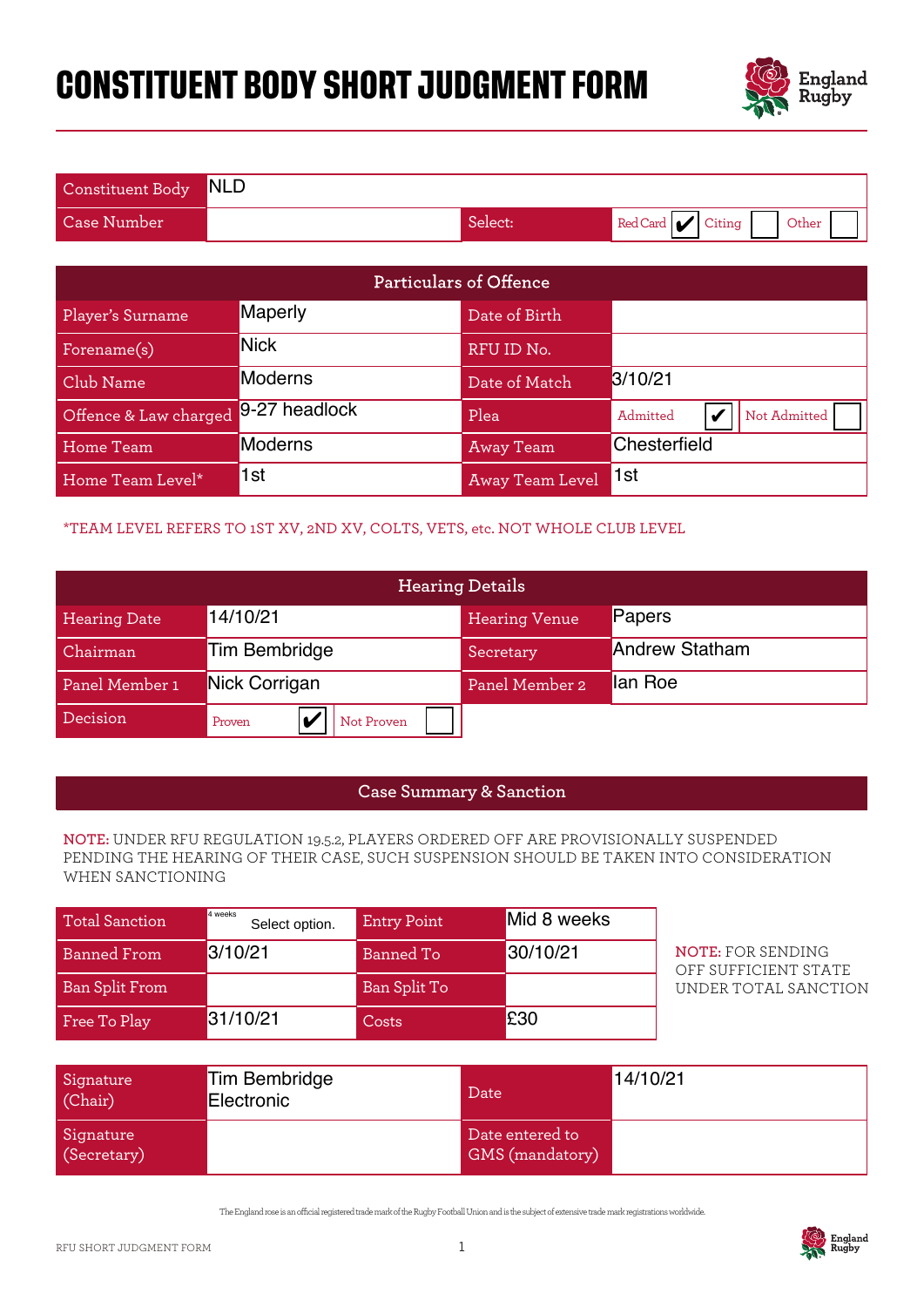| Assessment of Offence (Regulation 19.11.8)                               |                        |                                                                                                                                                                       |                                                                                                                                           |  |  |
|--------------------------------------------------------------------------|------------------------|-----------------------------------------------------------------------------------------------------------------------------------------------------------------------|-------------------------------------------------------------------------------------------------------------------------------------------|--|--|
| PLEASE TICK APPROPRIATE BOX:                                             | Intentional 19.11.8(a) | V<br>Reckless 19.11.8(b)                                                                                                                                              |                                                                                                                                           |  |  |
| Nature of actions 19.11.8(c)                                             |                        | Existence of provocation 19.11.8(d)                                                                                                                                   |                                                                                                                                           |  |  |
| Player placed victim in a "sleeper hold"                                 |                        | Refs report states: Red 9 lightly pushed Purple<br>8 on the back of the head as Purple 8 was trying<br>to stand up. This provoked Purple 8 See Other<br>Infomation p4 |                                                                                                                                           |  |  |
| Whether player retaliated 19.11.8(e)                                     |                        | Self-defence 19.11.8(f)                                                                                                                                               |                                                                                                                                           |  |  |
| As dslight provocation                                                   |                        | <b>No</b>                                                                                                                                                             |                                                                                                                                           |  |  |
| Effect on victim $19.11.8(g)$                                            |                        | Effect on match 19.11.8(h)                                                                                                                                            |                                                                                                                                           |  |  |
| None stated                                                              |                        |                                                                                                                                                                       | caused a scuffle, lead to victim reacting and<br>punching player multiple times then also<br>receiving a red card See Other Infomation p4 |  |  |
| Vulnerability of victim 19.11.8(i)                                       |                        |                                                                                                                                                                       | Level of participation/premeditation 19.11.8(j)                                                                                           |  |  |
| very vunlnerable would not have expected to be<br>put in a head/nec hold |                        | for his revenge                                                                                                                                                       | reaction to slight push but got the wrong person                                                                                          |  |  |
| Conduct completed/attempted 19.11.8(k)                                   |                        |                                                                                                                                                                       | Other features of player's conduct 19.11.8(l)                                                                                             |  |  |
| complete                                                                 |                        | See Other Infomation p4                                                                                                                                               |                                                                                                                                           |  |  |
| Entry point number                                                       |                        |                                                                                                                                                                       |                                                                                                                                           |  |  |
| Top End*                                                                 | Mid-Range              | 8weeks                                                                                                                                                                | Low End                                                                                                                                   |  |  |

## **NOTE:** STATE NUMBER OF WEEKS OR MATCHES ENTRY POINT FOR OFFENCE

\*If top end, the Panel should identify an entry point between the top end and the maximum sanction (19.11.9) as set out in Appendix 2

In making the above assessment, the Panel should consider the RFU Practice Note as set out in Appendix 5 to Regulation 19. Significant weight should be given to RFU regulation 19.11.8(a), 19.11.8(h) and 19.11.8(i).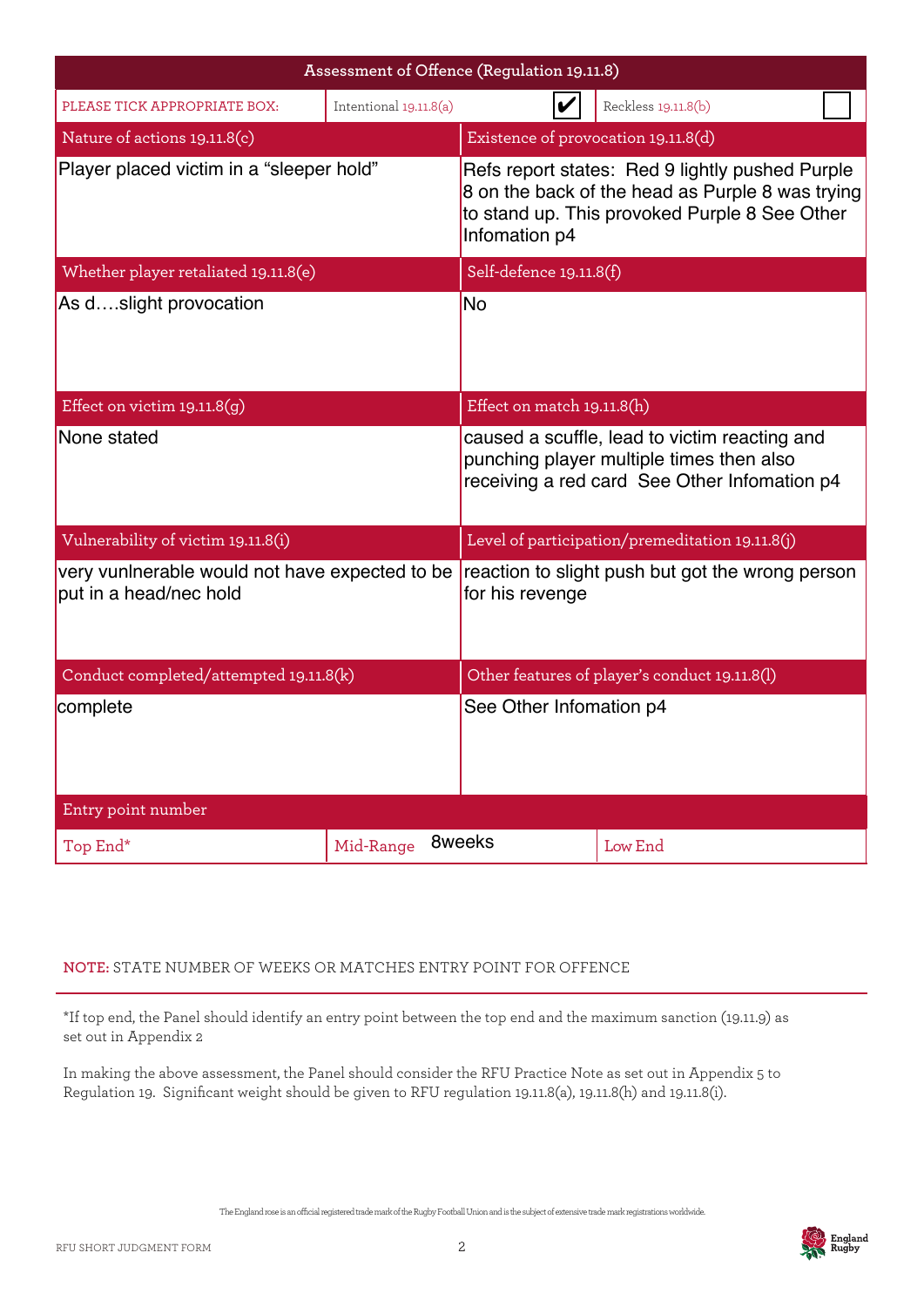#### **Reasons for Entry Point**

neck contact leading to invoke world rugby's manditory mid renge entry point.

| neck contact leading to invoke world rugby's manditory mid renge entry point.     | Referee's report states a "sleeper hold" on reaserching this description there is significant head or |
|-----------------------------------------------------------------------------------|-------------------------------------------------------------------------------------------------------|
|                                                                                   | Mitigating Factors (Regulation 19.11.10)                                                              |
| Acknowledgement of guilt 19.11.11(a)                                              | Player's disciplinary record/good character 19.11.11(b)                                               |
| apologised to the referee post match                                              | No recorded previous                                                                                  |
| Youth & inexperience of player 19.11.11(c)                                        | Conduct prior to and at hearing 19.11.11(d)                                                           |
|                                                                                   | agreed for a papers hearing                                                                           |
| Remorse & timing of remorse 19.11.11(e)                                           | Other off-field mitigation 19.11.11(f)                                                                |
| noted on ref's refort player apologised post<br>match to Ref opponent left ground |                                                                                                       |

Number of weeks deducted: 4

**NOTE:** SUBJECT TO REGULATION 19.11.13, A DISCIPLINARY PANEL CANNOT APPLY A GREATER REDUCTION THAN 50% OF THE RELEVANT ENTRY POINT SUSPENSION

The England rose is an ocial registered trade mark of the Rugby Football Union and is the subject of extensive trade mark registrations worldwide.